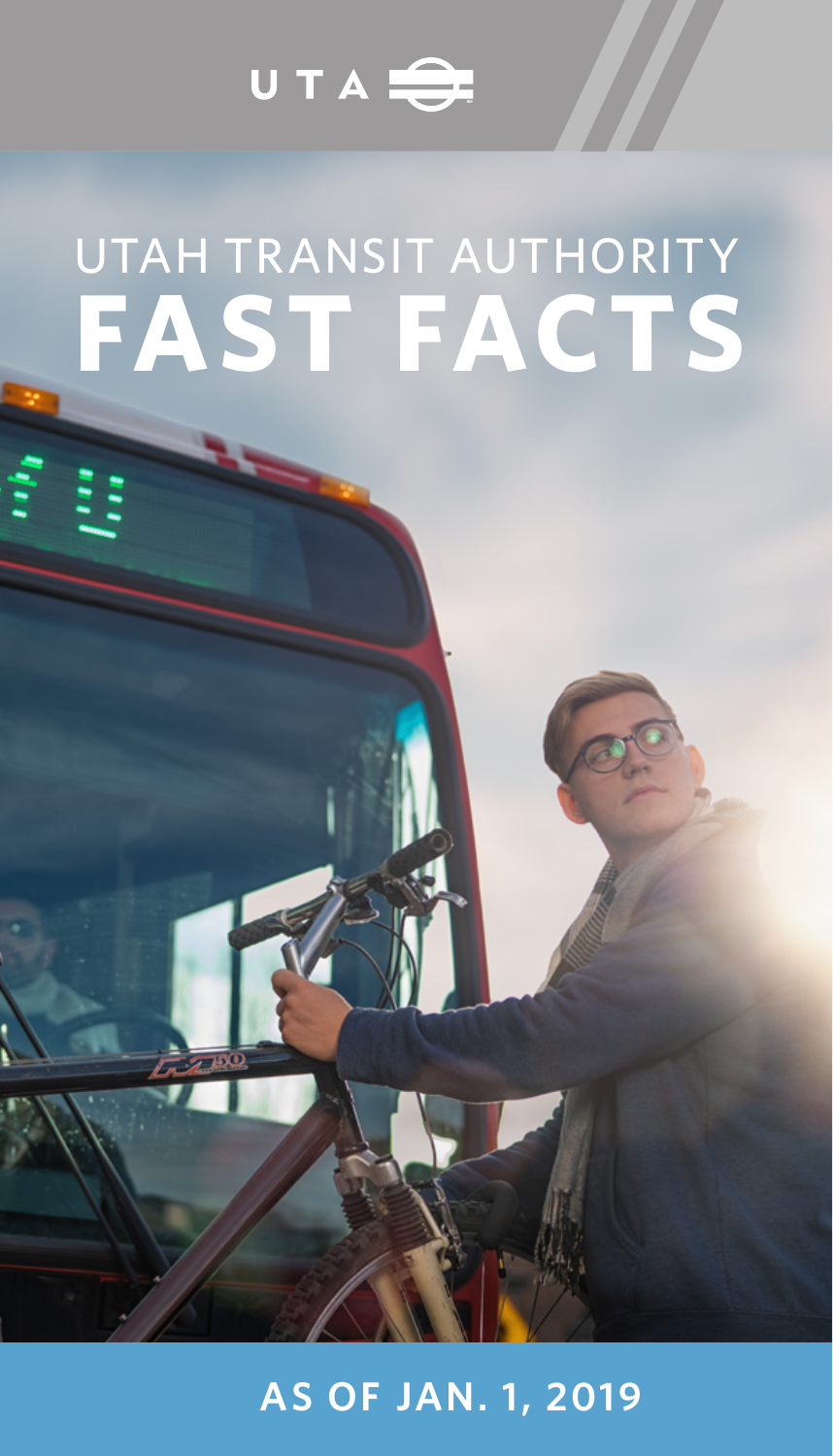

- Seven counties: Box Elder, Davis, Salt Lake, Tooele, Utah, Weber, and limited service in Summit County
- 77 municipalities
- 1,400 square miles
- Serves more than 80 percent of state's population
- 11 offices/operations facilities and more than 2,400 acres of property
- 126 shared park-and-ride lots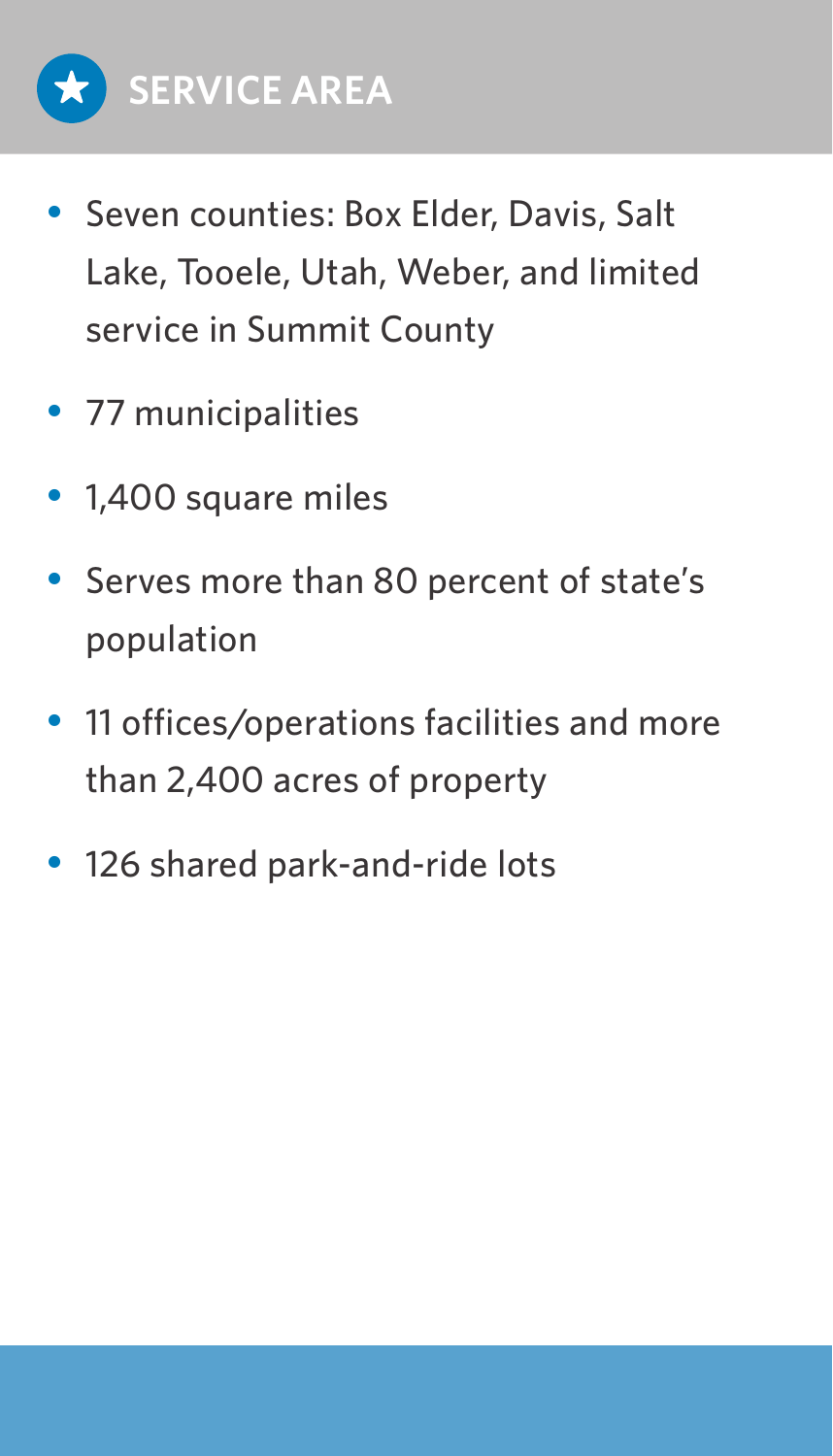$\bullet$  OPERATIONS & PERFORMANCE

- Established March 3, 1970
- UTA is governed by a three-member full-time board of trustees nominated by local officials and appointed by the governor.
- Employs 2,586
- Maintains ISO 9001 certification for quality management, ISO 14001 certification for environmental management, and OSHAS 18001 certification for safety.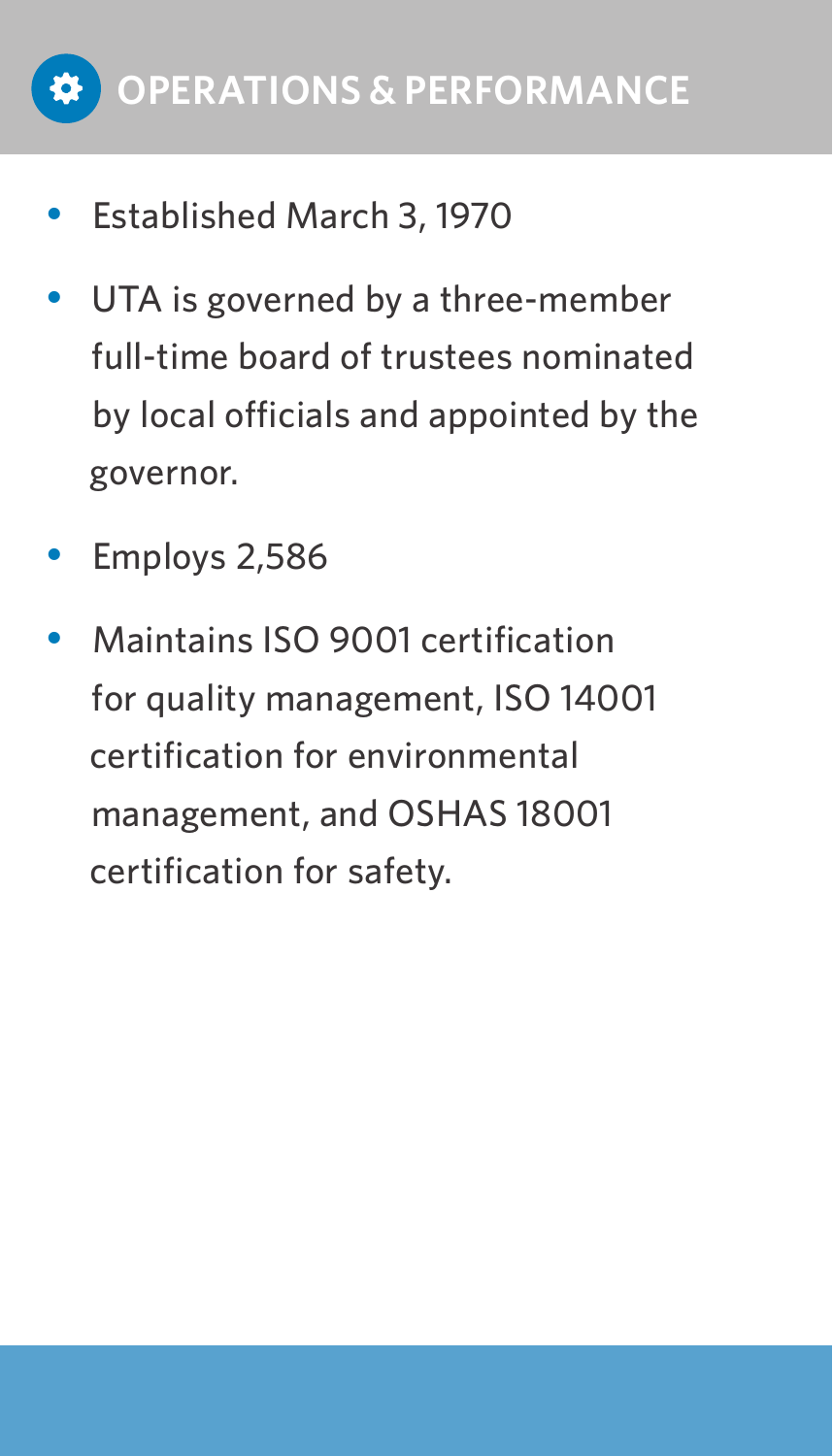

's

- Contributed local-option sales tax dedicated to public transit as of December 31, 2018:
	- » Salt Lake County—0.688%
	- » Davis County—0.65%
	- » Weber County—0.65%
	- » Box Elder County—0.55% (select cities)
	- » Utah County—0.526%
	- » Tooele County—0.4% (select cities)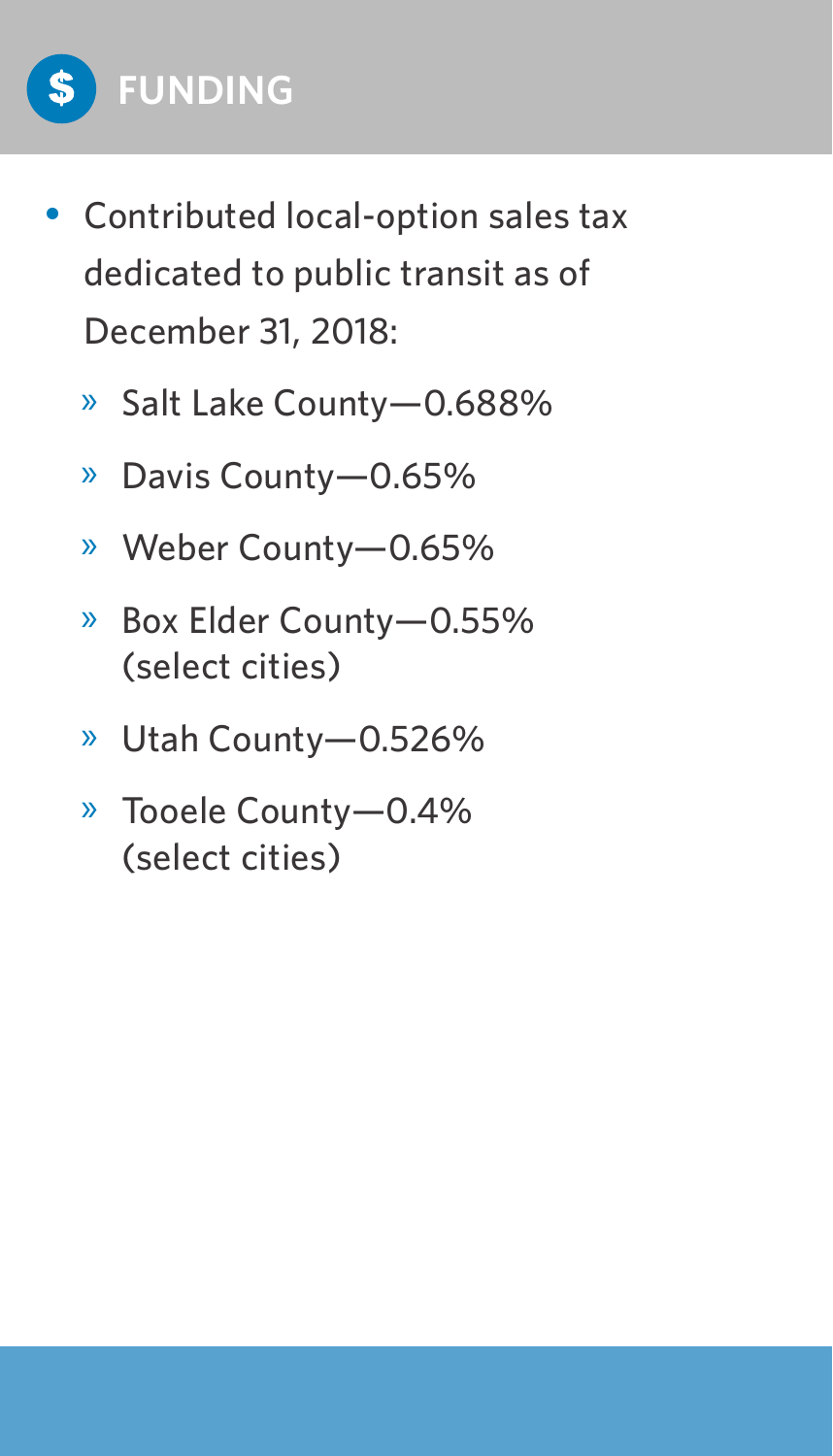

- Ridership systemwide (2018): 44,200,955 trips
- Total average weekday boardings (Year 2018): 152,826
	- » FrontRunner—18,431
	- » TRAX—57,103
	- » S-Line—1,352
	- » Salt Lake bus—45,396
		- **•** MAX—2,265
	- » Ogden bus—11,907
	- » Timpanogos bus—10,732
		- **•** UVX—7,952
	- » Paratransit—1,675
	- » Route Deviation—1,566
	- » Vanpools—4,654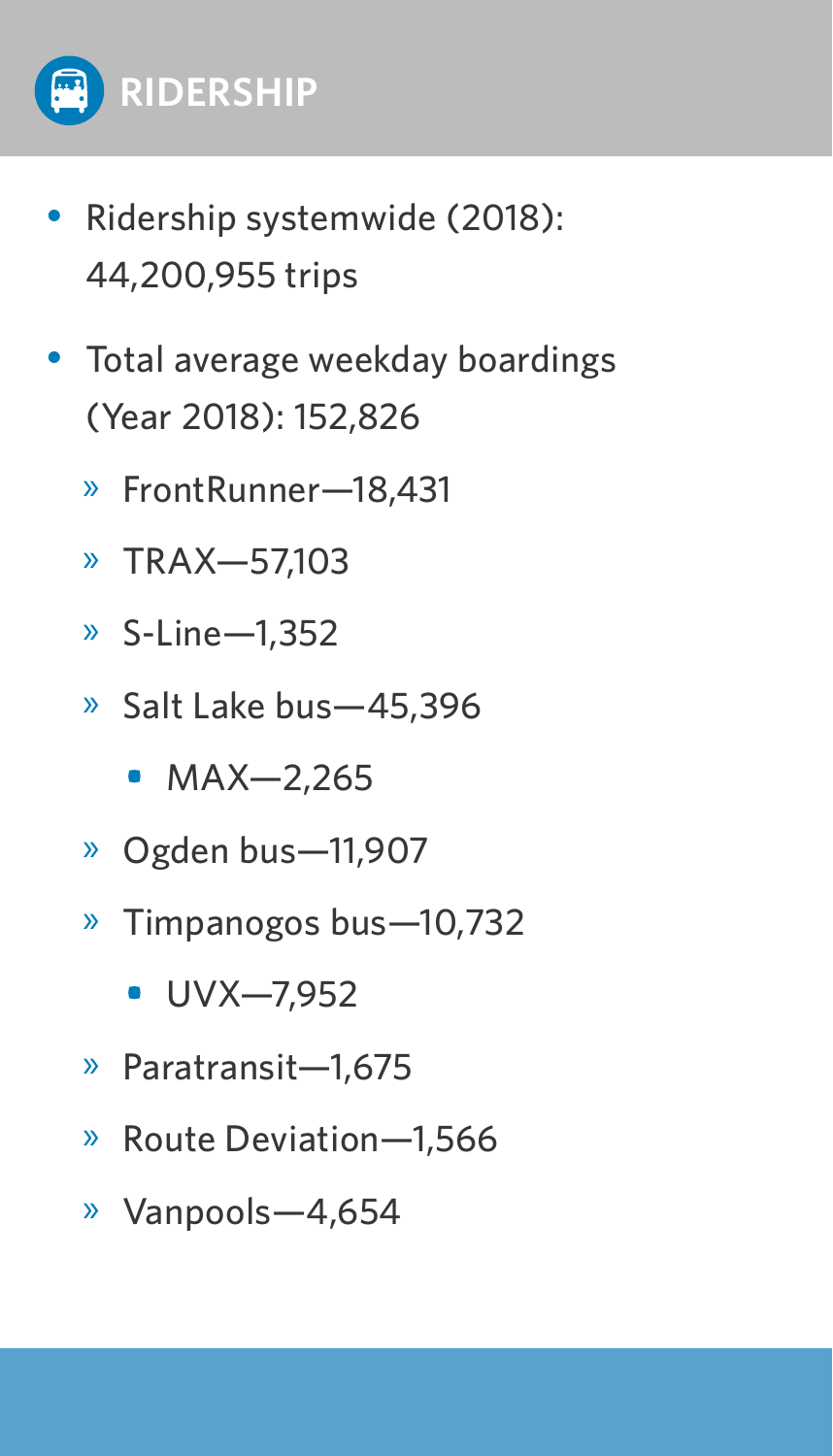

- 100 plus partnerships with businesses and schools for annual transit passes
- 398 vanpool vehicles operated at year-end with 3,084 participants
- 45,910,898 vanpool passenger miles traveled
- UTA vanpools made 1,174,696 passenger trips in 2018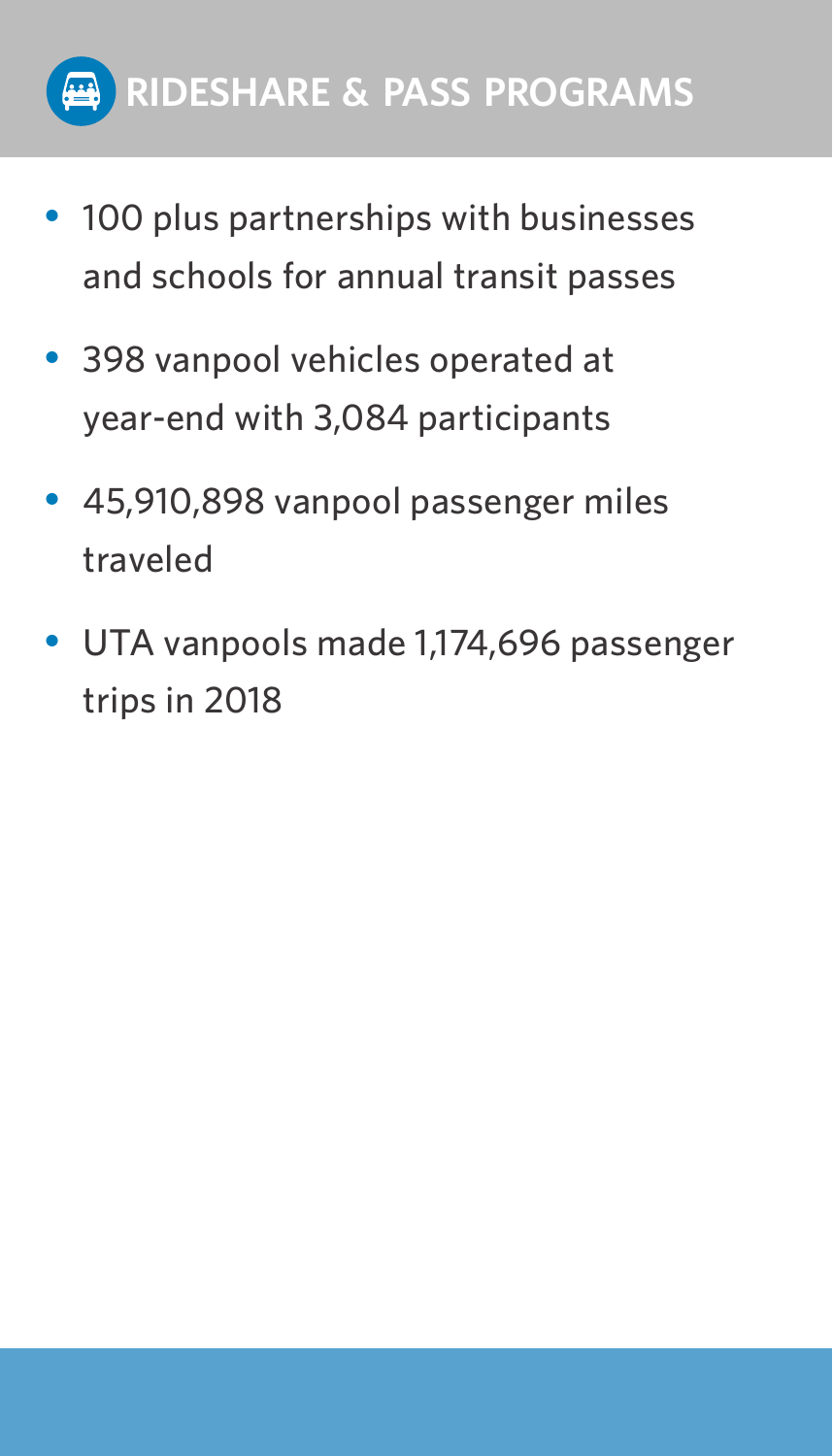

- A bus plus TRAX trip reduces emission by 93% compared to driving by yourself
- Public transit use spared the Wasatch Front over 1,100 tons of toxic pollution in 2017
- UTA is using more electric, natural gas and clean diesel buses in its fleet
- UTA buses emit 70% less NOx and particulate matter emissions than in 2007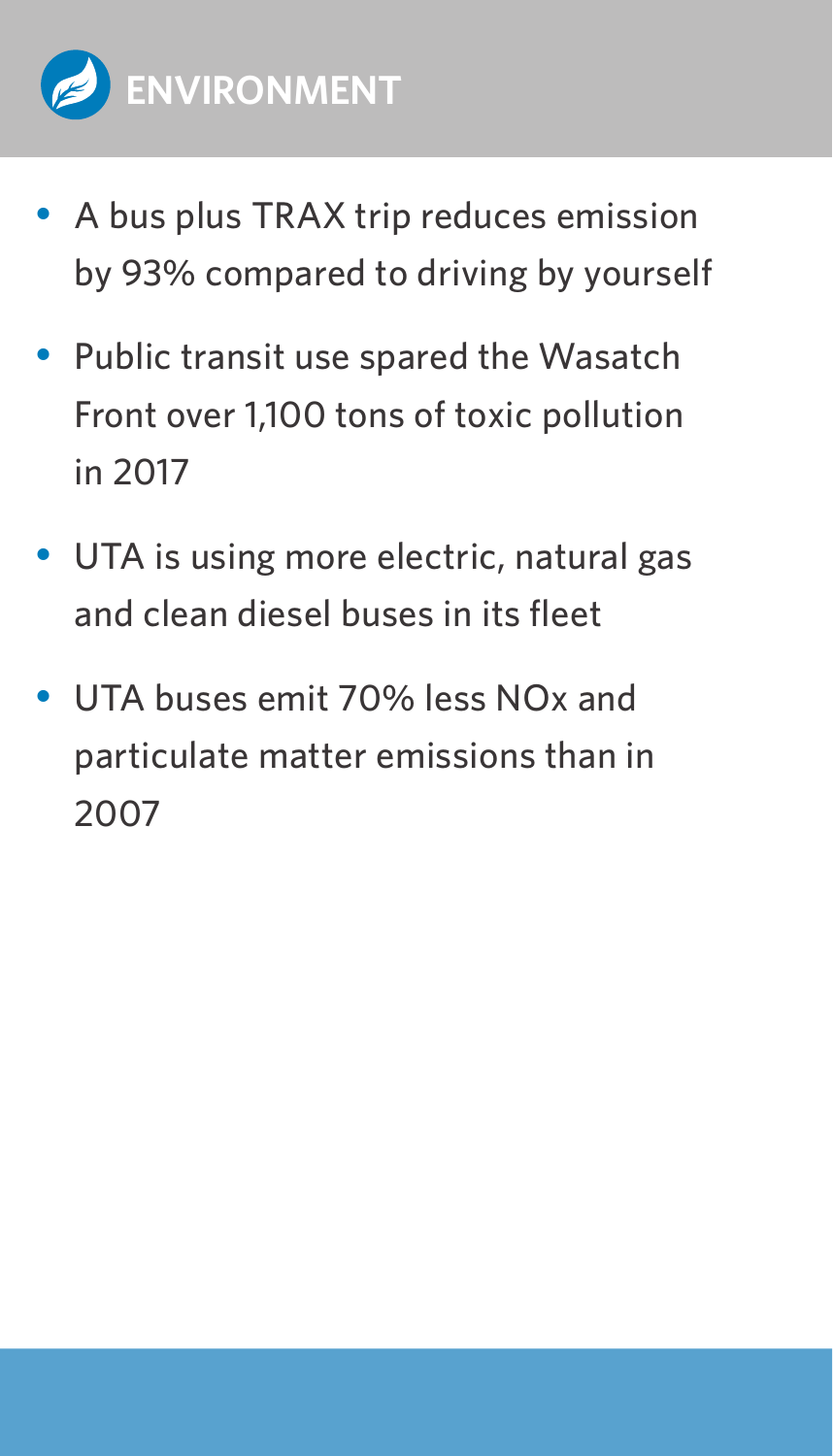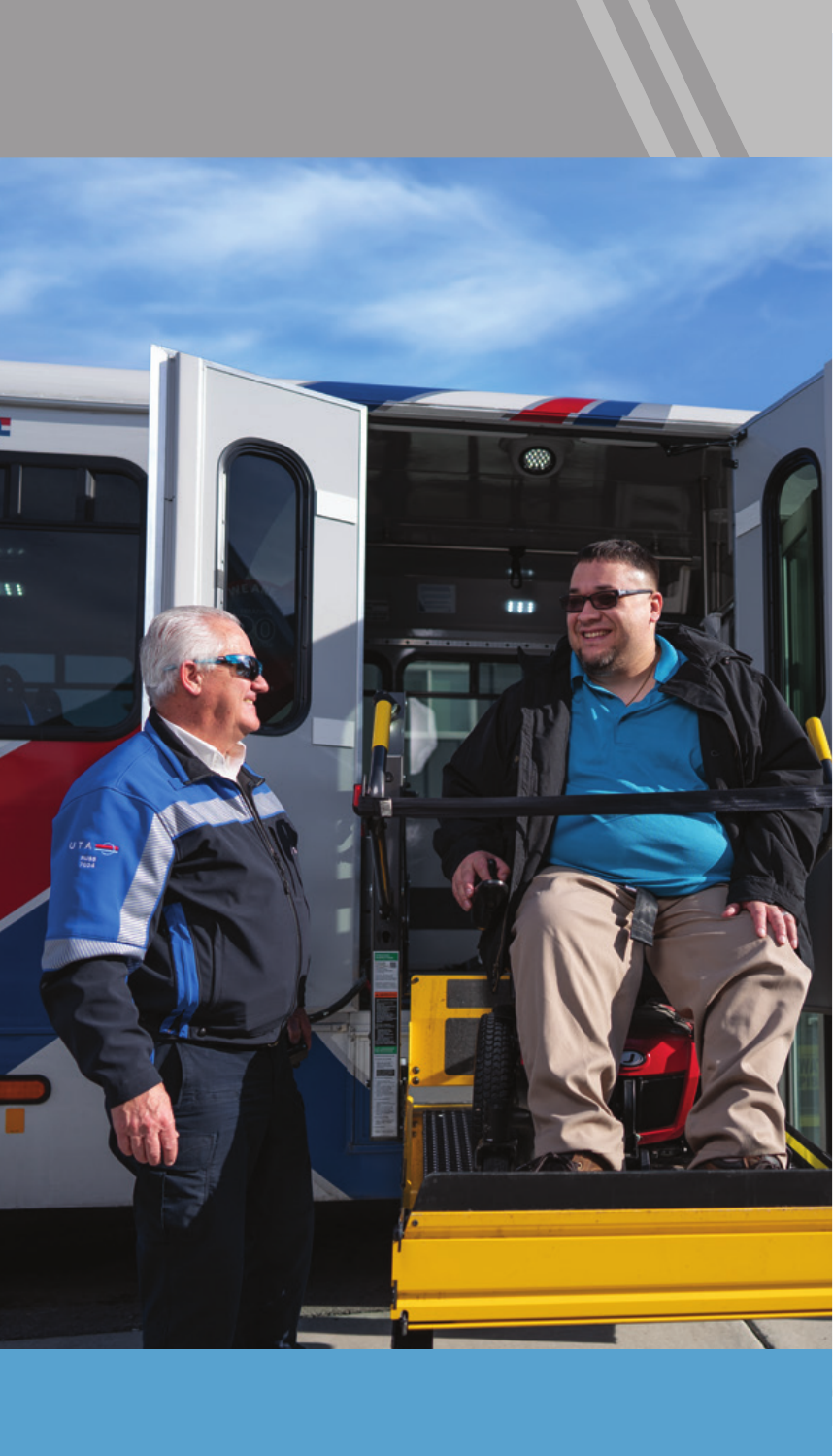

- 96 regular bus routes
- 18 Flex/route deviation bus routes
- 6,346 active bus stops
- 713 buses
	- » 47 CNG
	- » 3 all-electric
	- » 54 hybrid-electric
	- » 4 historic trolley
- MAX bus rapid transit (BRT) service on 3500 South (9 miles)
- UVX bus rapid transit service in Provo and Orem (10.1 Miles, 18 stations)
- Fleet 100 percent accessible to riders with disabilities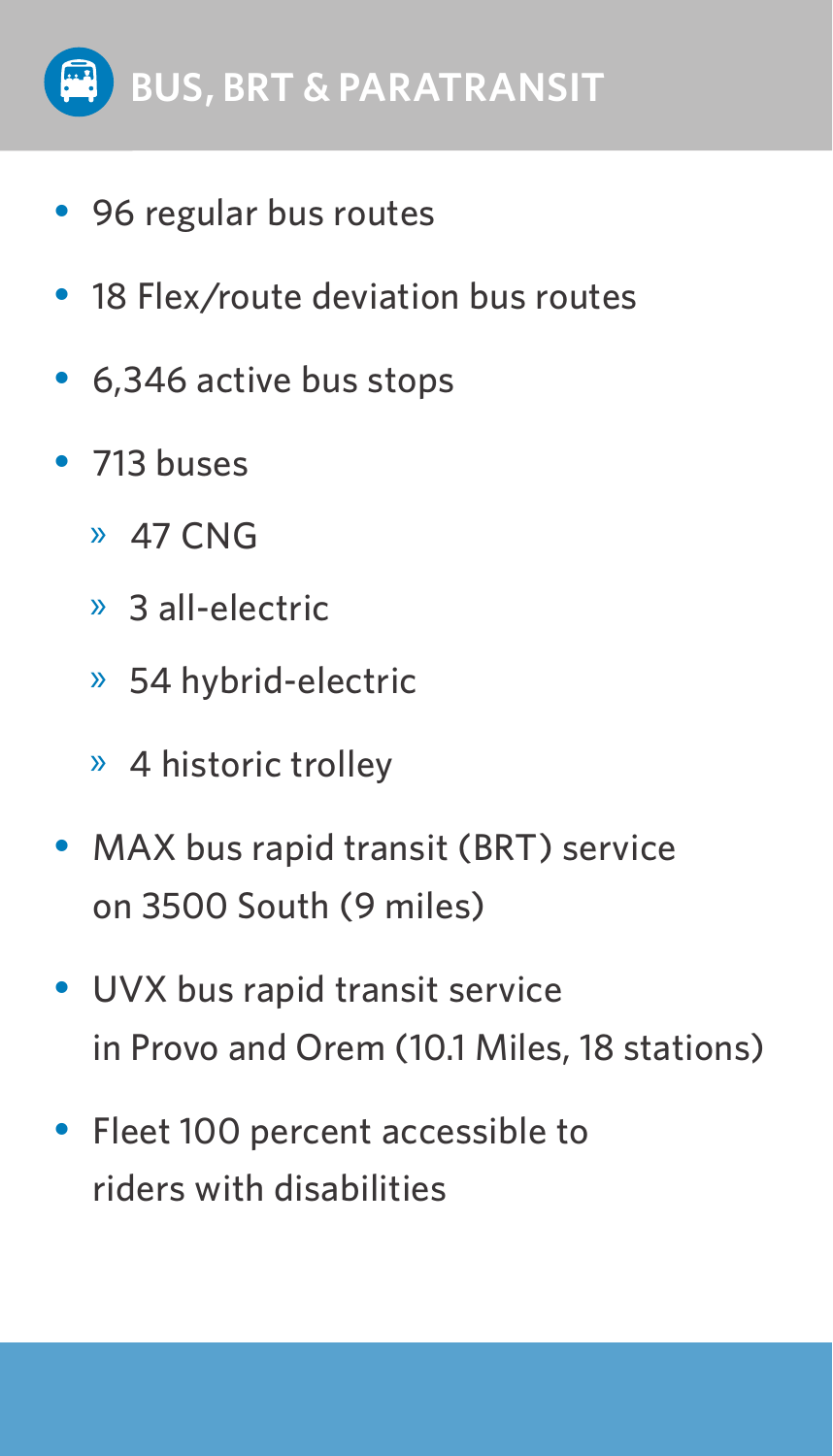

- Eight TRAX rail projects completed ahead of schedule and under budget:
	- » Sandy/Salt Lake Line—Dec. 1999
	- » University Line—Dec. 2001
	- » Medical Center Extension—Sept. 2002
	- » Intermodal Hub Extension—Apr. 2008
	- » Mid-Jordan Line—Aug. 2011
	- » West Valley Line—Aug. 2011
	- » Airport Line—Apr. 2013
	- » Draper Line—Aug. 2013
- 45.2 light rail miles, 50 light rail stations
- 114 TRAX vehicles
- Average vehicle weighs 44 tons
- Four TRAX vehicles equal the length of a football field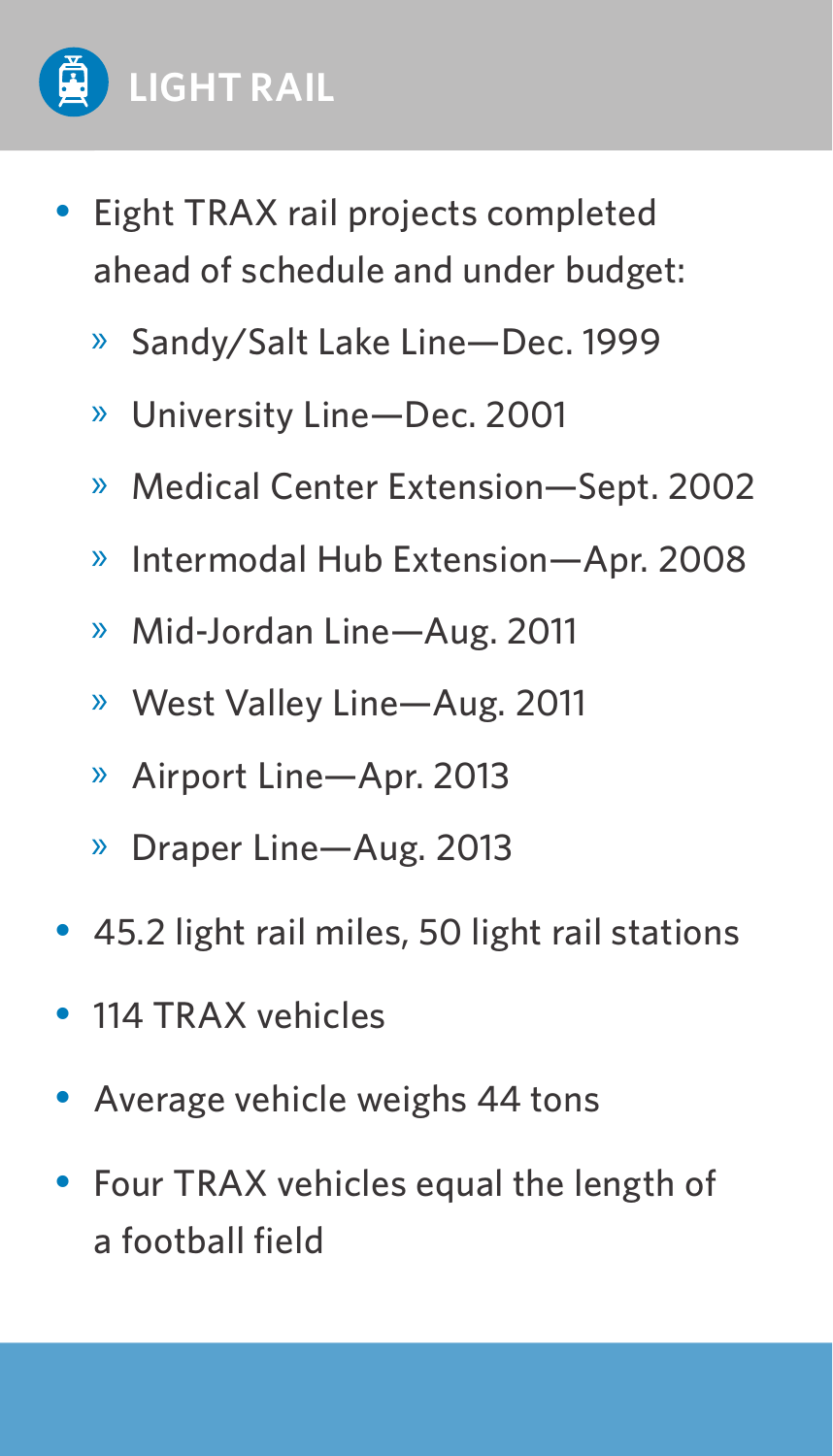

- Two FrontRunner rail projects completed ahead of schedule and under budget:
	- » Service from Salt Lake to Weber County opened April 2008
	- » Service from Salt Lake to Provo opened Dec. 2012
- 83 miles
- 15 stations
- 18 locomotives
- 14 refurbished passenger cars
- 22 bi-level cab cars
- 16 bi-level coach cars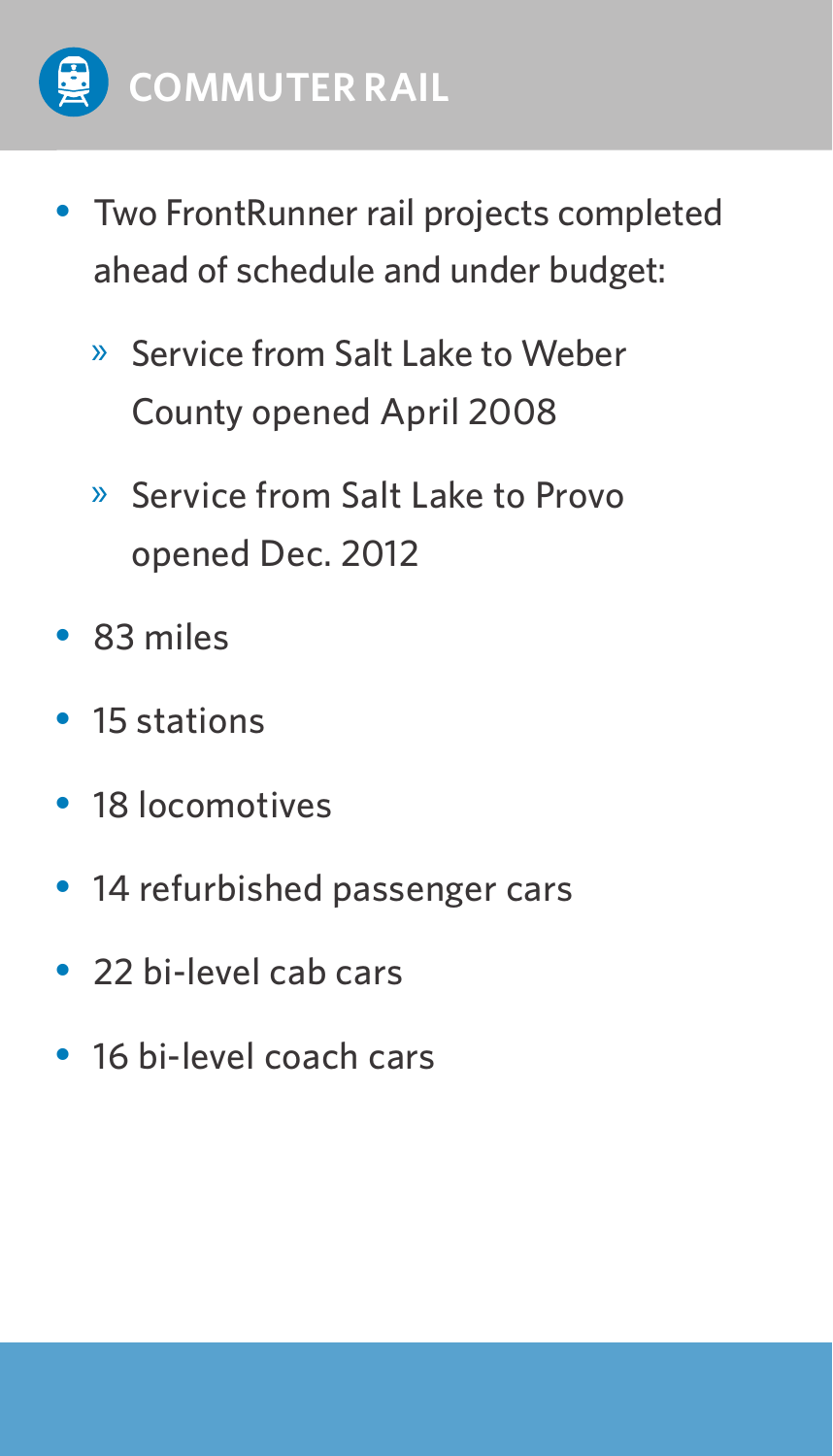

- Service between South Salt Lake and Sugar House areas opened Dec. 2013
- Two miles, seven stops
- Three streetcar vehicles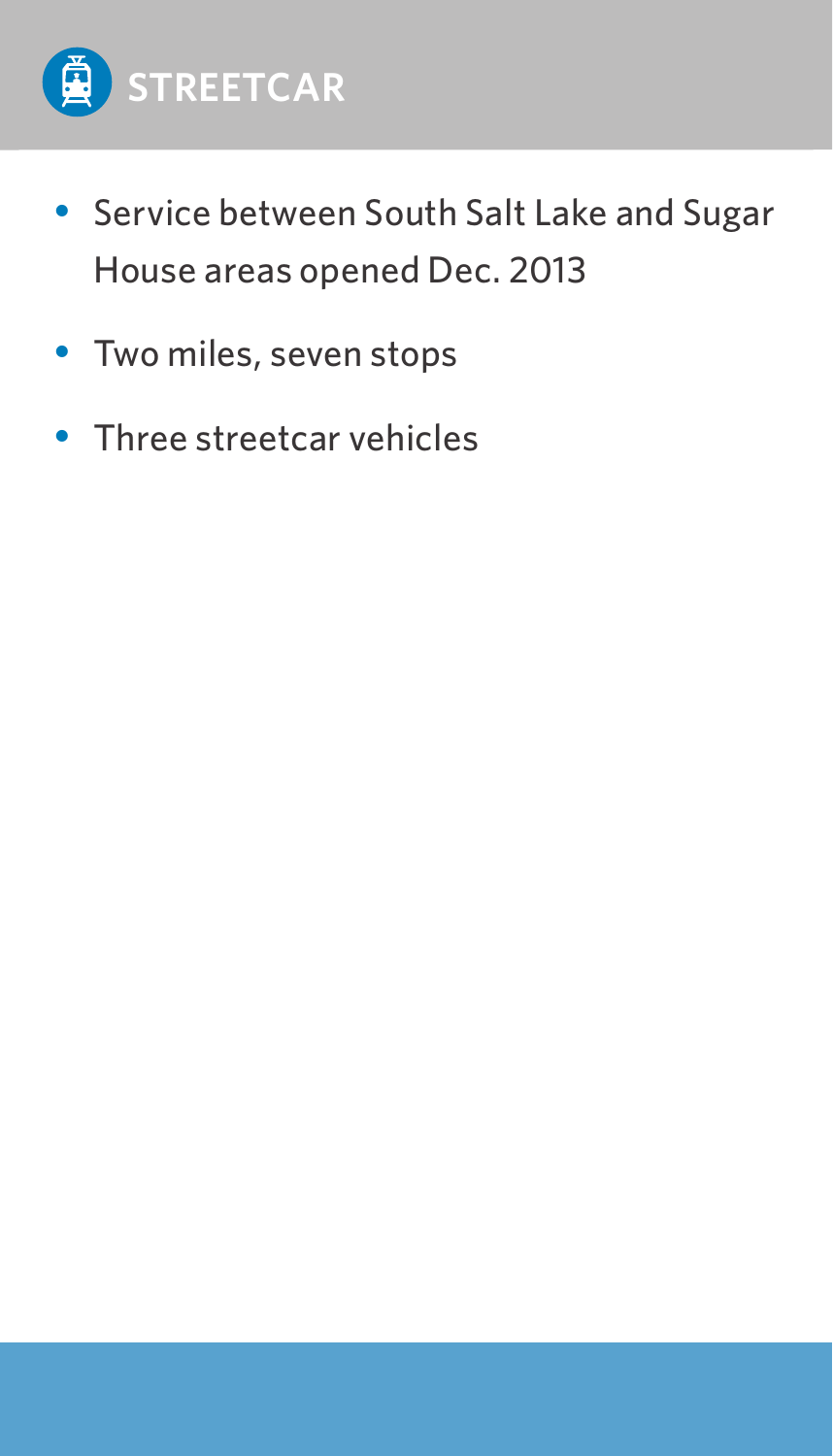

- Innovative Mobility Solutions strategic plan
- South Salt Lake County on demand microtransit pilot
- Autonomous vehicle shuttle pilot partnership with UDOT
- Mobility as a service partnership with UDOT and Salt Lake City
- On-demand wheelchair accessible vehicles pilot partnership with the Utah Developmental Disabilities Council and Lyft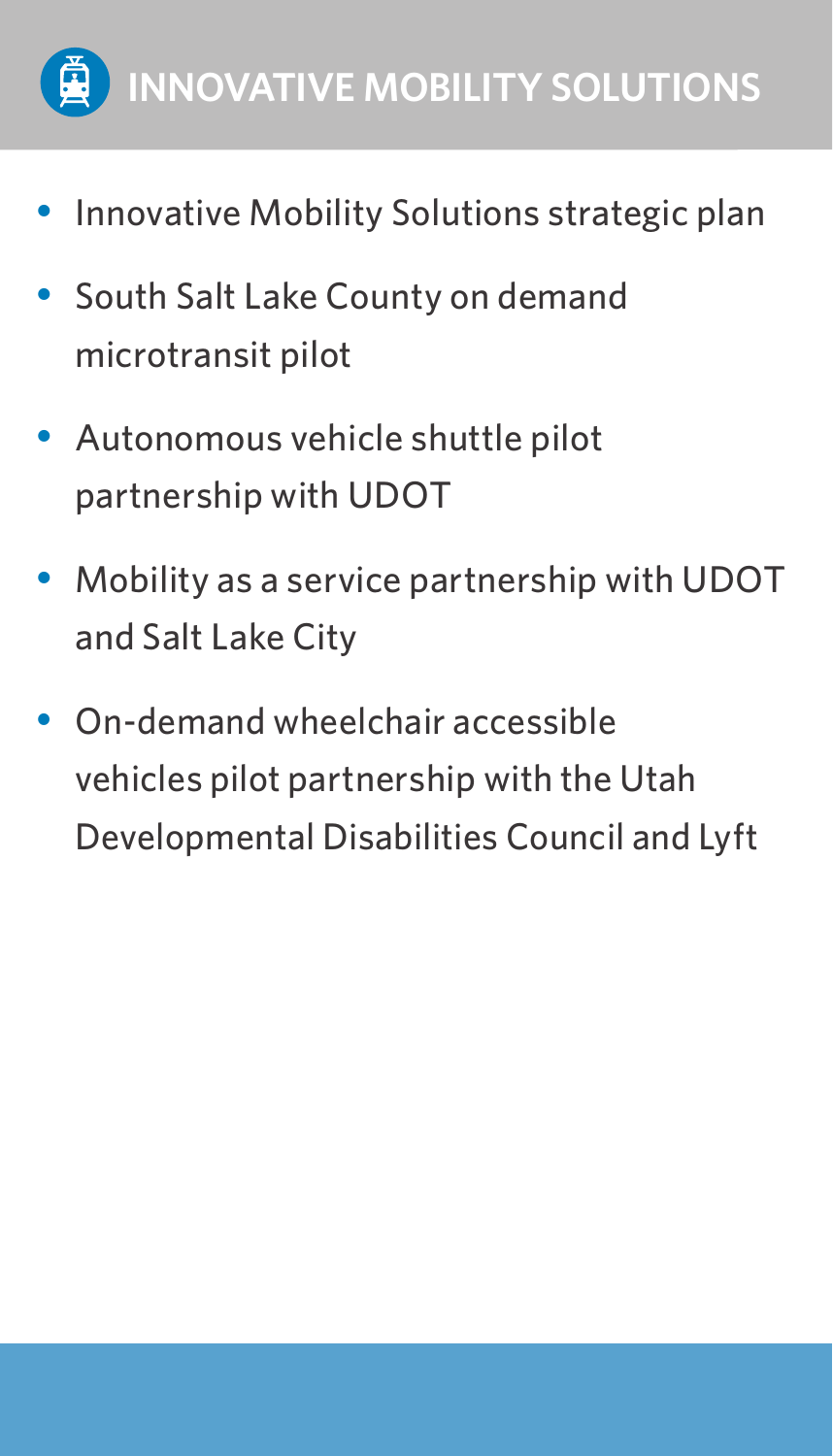

- Mid-Valley Bus Rapid Transit
- South Davis Bus Rapid Transit
- Ogden-WSU Bus Rapid Transit
- Mountain View Corridor Transit
- Downtown Salt Lake City Transit Master Plan
- TRAX Airport Station
- Depot District Clean Fuels Technology Center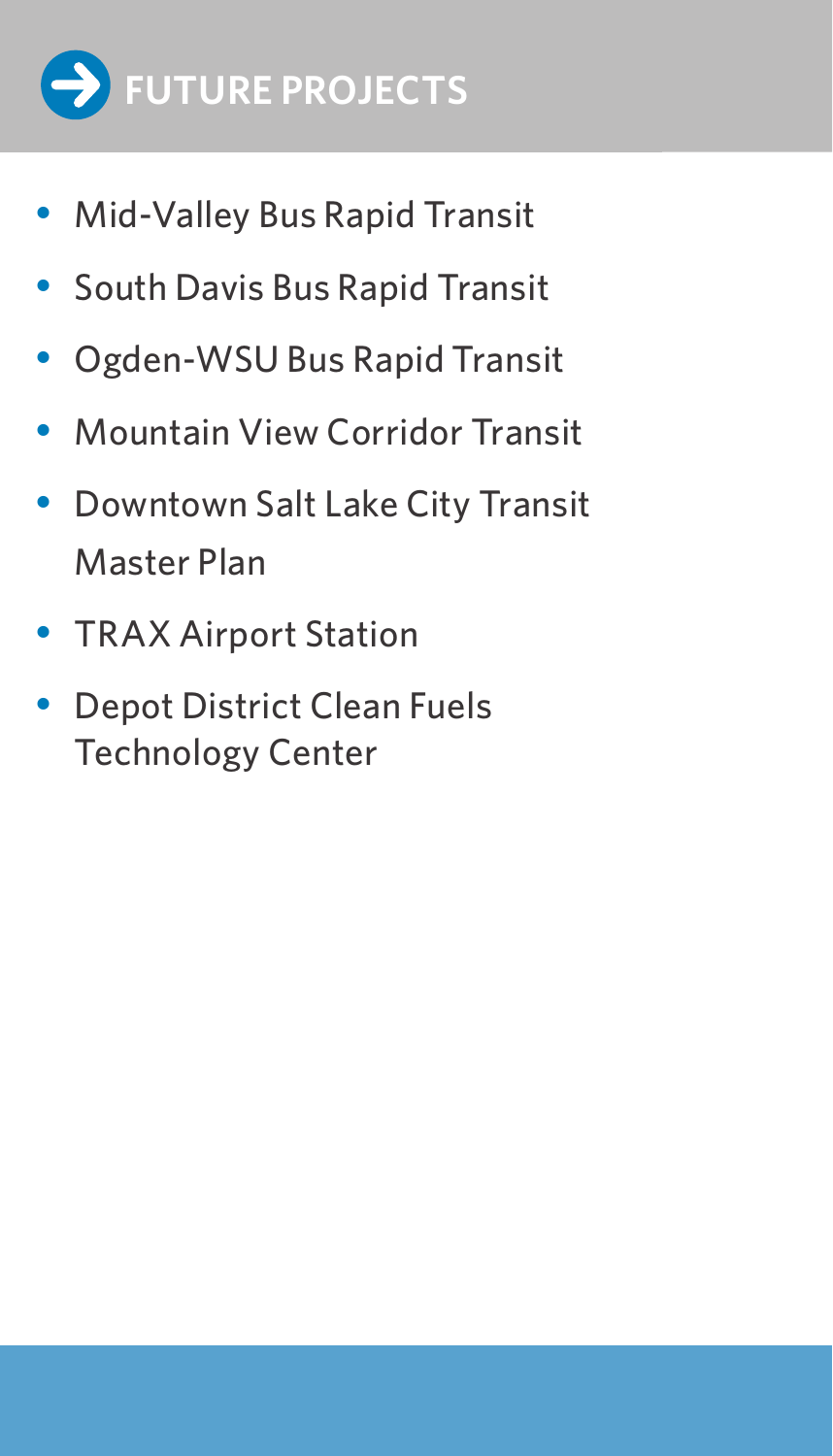